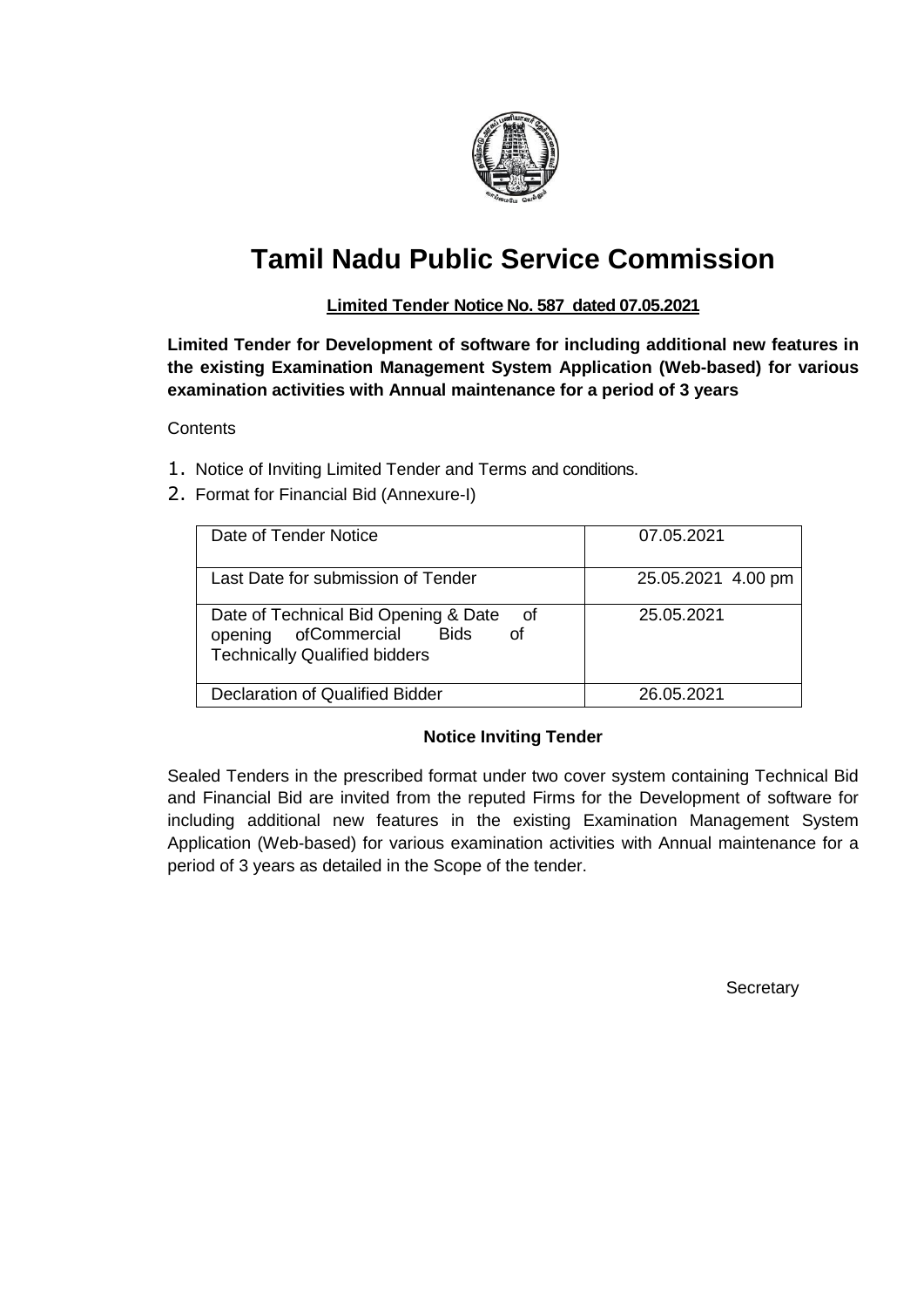## I. **Scope of the work:**

### **Activity 1**

#### **In the existing Examination Management System Application (Web-based), new additional features needs to be integrated as follows**

- $\triangleright$  Grouping venues under a route for Chennai Centre and provision for the Collectorate to specify a digital movement plan
- > Module for the loading team to scan the QR code in the exam material to ensure the right bundle to be loaded in the van allotted for the route in Chennai.
- $\triangleright$  Module to generate QR codes to register the attendance of staff deputed for duty and to upload trunk and one-time lock details.
- $\triangleright$  Provision for the lock checking team to enter lock details for verification.
- $\triangleright$  Module for the receiving team to input the trunk number and lock details to ensure the right trunk with the right lock has been received.

## **Activity 2**

Annual maintenance for a period of 3 years

## **II Eligibility**

- 1. The bidder should be a company registered under the Indian Companies Act 1956/2013 or firm.
- 2. Joint Ventures & Consortiums are not allowed to participate in the bid.
- 3. The bidder must have completed at least 5 years of operation in the field of web application/ software development
- 4. The bidder must have a valid website.
- 5. Net worth for the last financial year (2020-2021) should be positive and turnover should be minimum 25 lakhs for any of the FY 2019-20, 2020-21
- 6. The bidder should have an established set up in Tamil Nadu and Development / Support Center in Chennai.
- 7. The bidder should have experience of software development of web portals, MIS, mobile apps with order value of atleast Rs. 5 lacs per order from Public Service Commission / Staff Selection Commission /Railway Recruitment Boards / Other Government Recruitment Agencies.
- 8. Should have valid PAN number and GST Numbers for their firms

## **III. Other Conditions**

- 1. Successful vendor shall accept the work order within 2 days of receipt of work order. Otherwise, the EMD will be forfeited.
- 2. The software development shall be completed within stipulated time.
- 3. Only those firms which in their individual capacity, satisfy the eligibility criteria need to quote for this tender and the bids submitted by the bidders who do not fulfill the eligibility criteria will be summarily rejected.
- 4. The bidder should have required infrastructure and manpower.
- 5. Sufficient man power shall be deployed in this project and atleast one / two developers shall be deputed and made available in the office of TNPSC till the completion of project.
- 6. The Mobile App shall be in Content Management System (CMS) so as to be user friendly and the Staff of the TNPSC shall change the content as per the requirement from time to time.

Authorized Signatory of the Bidder with Office Seal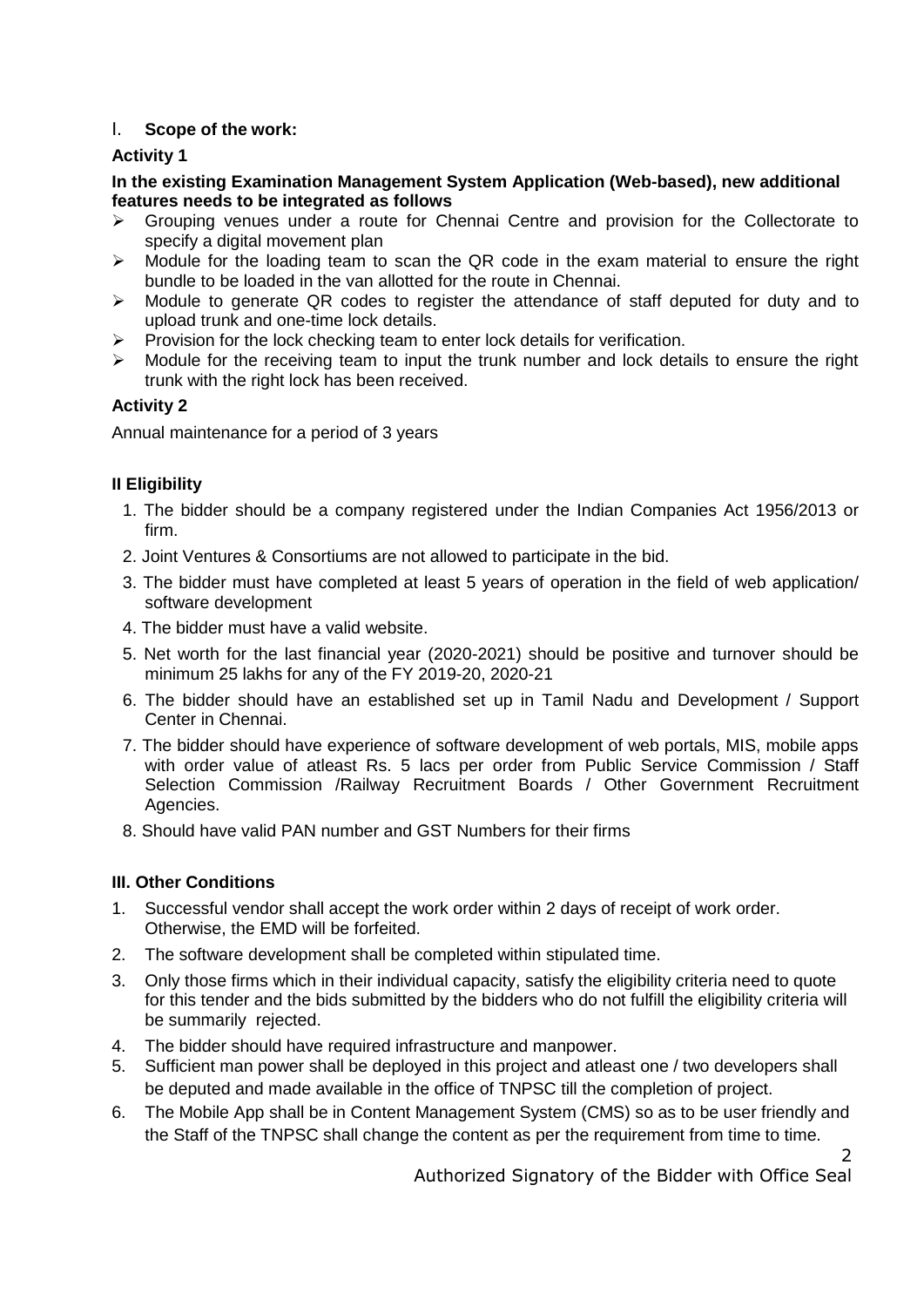- 7. The bidder should provide all the source code to the TNPSC and training to the staff of TNPSC within 6 months.
- 8. Incomplete Tenders are liable to be rejected.
- 9. The agency should engage experienced Professional personnel for the development.
- 10. TNPSC will award the contract to the Tenderer whose Tender has been determined to be substantially responsive and has been determined as the lowest evaluated bid, provided further that the Tenderer is determined to be competent to execute the job satisfactorily. TNPSC shall however not bind itself to accept the lowest or any Tender, wholly or in part.
- 11. TNPSC, reserves the right to accept or reject any Tender, and to annul the Tender process and to reject all bids at any time prior to award of the contract, without thereby incurring any liability to the affected Tenderer or Tenderers on the grounds of its action. The decision of TNPSC in this regard would be final and binding.
- 12. Entire activities shall be done by the successful bidder themselves and it should not be outsourced.
- 13. Corrupt or Fraudulent Practices: Bidders should observe the highest standard of ethics during the execution of such contracts. TNPSC will reject a proposal if it is found that the Bidder recommended for award has engaged in corrupt or fraudulent practice(s) while competing for the contract in question
- 14. The company should not have been blacklisted any State/ Govt/ Central Govt Department /PSU for any reason.
- 15. Income Tax as applicable shall be deducted at source.
- 16. The bidder should enclose copies of documents substantiating their claim in this tender. Failing which the tender will be rejected without any further information. Page reference for the enclosed documents shall be made in the respective places of the eligibility conditions and other conditions, wherever necessary.

# **IV Submission of Bids**

- 1. Cover-I: The Technical Bid envelop shall contain necessary documentary evidences to substantiate the parameters indicated in the tender document.
- 2. Cover II: The Financial Bid should contain only Price Bid as in Annexure-I. In case, any bidder encloses the financial bid within technical bid, the same shall be rejected summarily

## **V. Evaluation of Bids**

1. **Technical Evaluation** shall be done based on the bidder's experience, number of projects executed, technical capabilities understanding of the project etc.

## **2. Financial Evaluation**

- i. The Financial Bid of those Bidders who have been found to be technically eligible will alone be opened. The Financial bids of ineligible bidders will not be opened.
- ii. The Financial Bids shall be opened in the presence of representatives of technically eligible Bidders, who may like to be present. Financial bid will be opened on the date and time mentioned in the fact sheet at the office of TNPSC.

## **VI Validity of Bids**

The bids submitted for this tender shall be valid for 6 months from the date of submission of tender.

3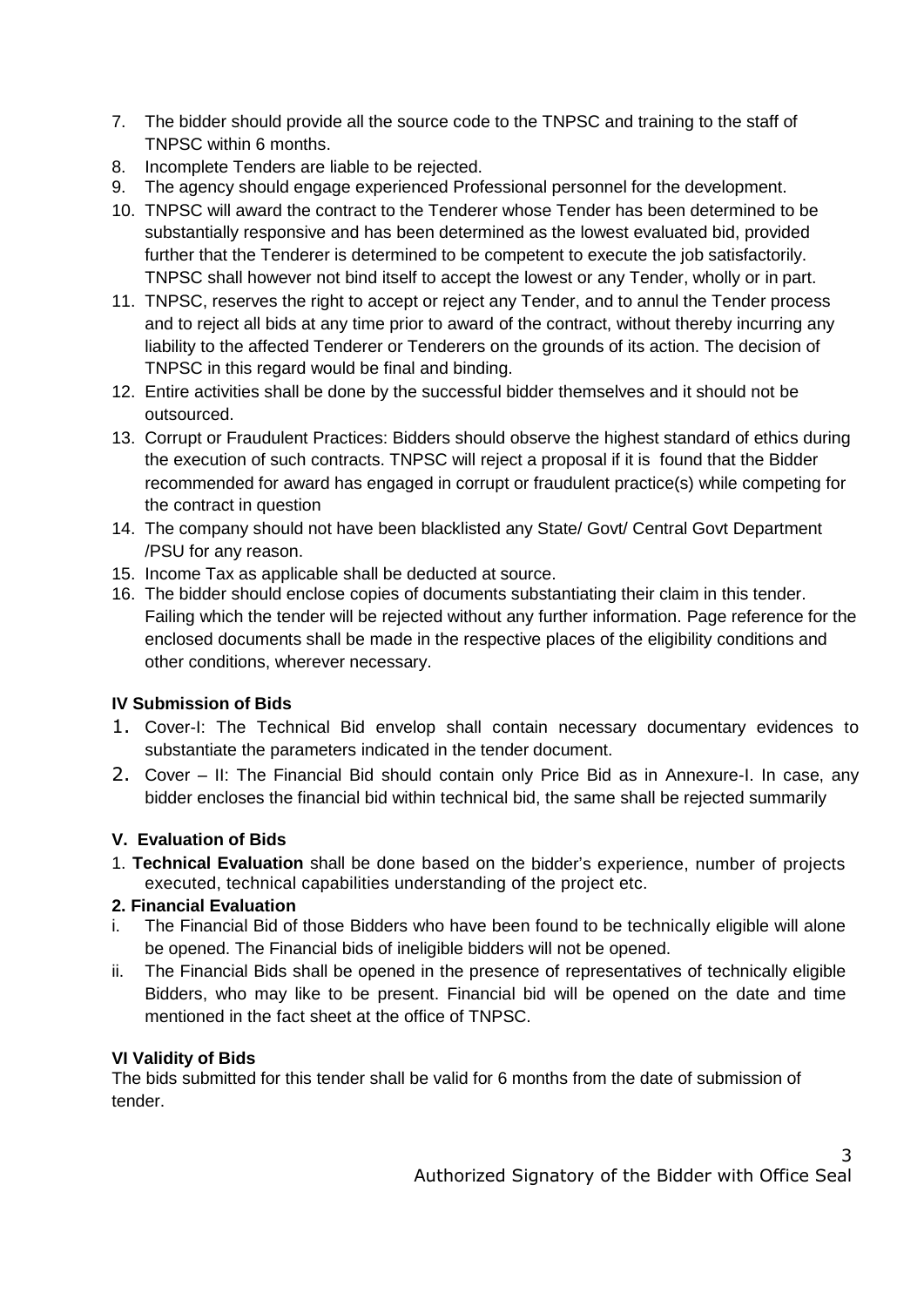## **VII EARNEST MONEY DEPOSIT (EMD)**

- 1. The bidder should enclose the bid security (EMD) of Rs. 10,000/- (Rupees Ten Thousand only) in the form of Demand Draft obtained in favour of the Secretary, Tamil Nadu Public Service Commission.
- 2. EMD of all unsuccessful bidders would be released by TNPSC within one (1) month of the bidder being notified as being unsuccessful.
- 3. EMD of the successful bidder will be adjusted in the Security Deposit.
- 4. The EMD amount is interest free and will be refundable to the unsuccessful bidders without any accrued interest on it.
- 5. The Earnest Money will be forfeited on account of one or more of the following reasons: -
- i. Bidder withdraws its Bid during the validity period specified in Tender Document.
- ii. In case of a successful bidder, the said bidder fails to sign the Agreement in time; or furnish Performance Bank Guarantee.

#### **VIII Right to Terminate the Process**

TNPSC reserves the right to annul the Tender Document process, or to accept or reject any or all the Bids in whole or part at any time without assigning any reason and without incurring any liability to the affected bidder(s) or any obligation to inform the affected bidder(s) of the grounds for such decision.

#### **IX Clarifications and amendments of Tender Document**

- 1. During the process of evaluation of Bids, TNPSC may, at its discretion, ask Bidders for clarifications on their bid. The Bidders are required to respond within the prescribed time frame for any such clarification. In case of non-compliance, their bids will be disqualified and rejected without further notice.
- 2. TNPSC may for any reason, modify the Tender Document from time to time. The amendment(s) to the Tender Document would be clearly spelt out posted on the website as provided in the document and the bidders may be asked to amend their bids due to such amendments.

#### **X Late Bids**

Bids received after the due date and the specified time (including the extended period, if any) for any reason whatsoever, shall not be entertained and shall be returned unopened. TNPSC shall not be responsible for any postal delay or non-receipt/ non-delivery of the documents. No further correspondence on the subject will be entertained.

#### **Note:-**

Evaluation Committee may, at its discretion, call for additional information from the bidder(s) through email /fax/ telephone /meeting or any other mode of communication. Such information has to be supplied within the set out time frame as provided by Evaluation Committee, otherwise Evaluation Committee shall make its own reasonable assumptions at the total risk and cost of the bidders and the bid is liable to be rejected. Seeking clarifications cannot be treated as acceptance of the bid. For verification of information submitted by the bidders, the committee may visit bidder's offices at its own cost. The bidders shall provide all the necessary documents, samples and reference information as desired by the committee. The bidders shall also assist the committee in getting relevant information from the bidders' references.

#### **XI Notification of Award of Contract**

TNPSC will notify the successful bidder in writing that its bid has been accepted. The notification of award will constitute the formation of the contract after submission of performance bank guarantee by the successful bidder.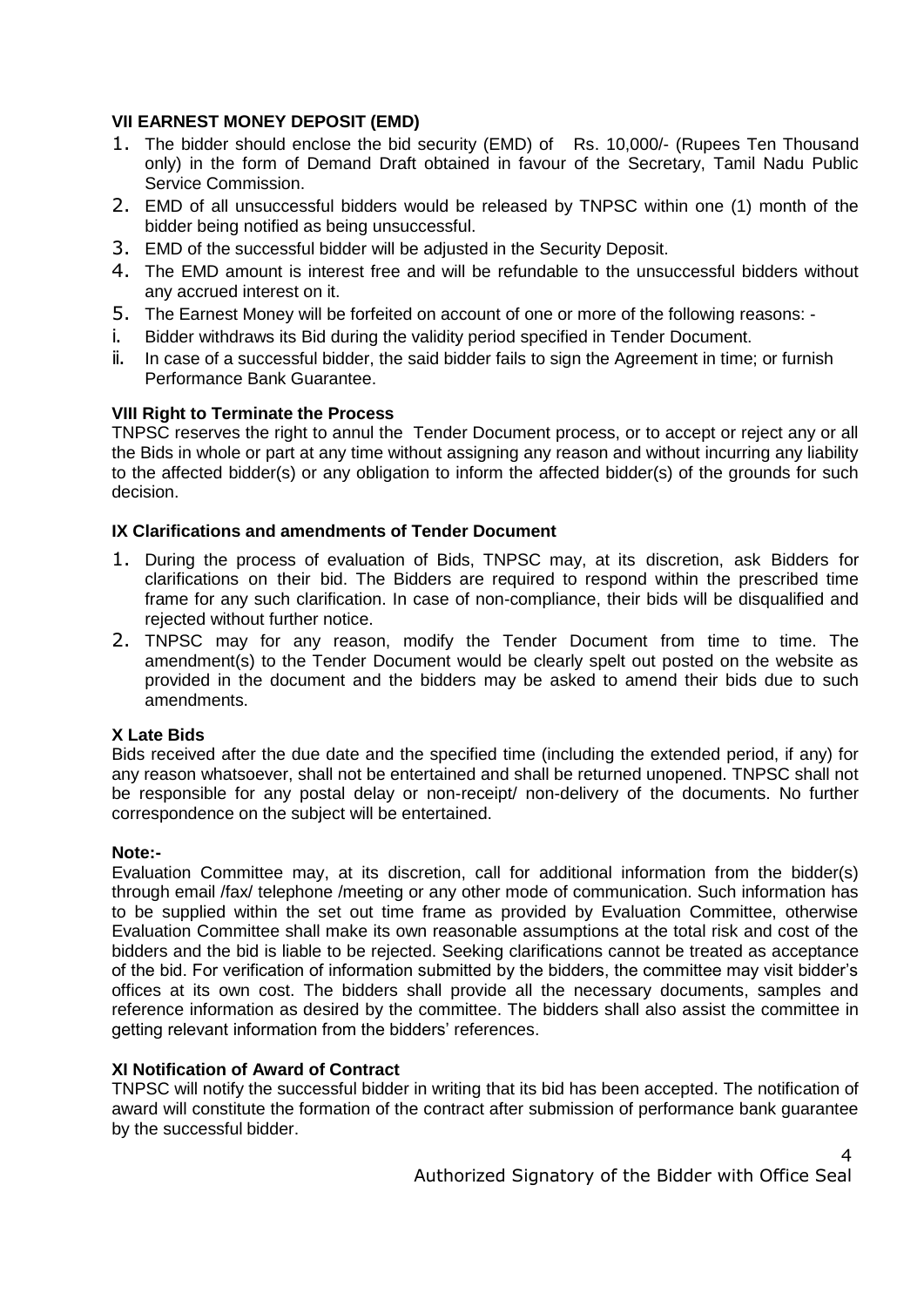#### **XII Signing of Contract**

The successful bidder will sign the Contract with TNPSC within 16 working days of the release of notification/Letter of Intent. After signing of the Contract, no variation in or modification of the terms of the Contract shall be made.

#### **XIII Payment**

75% Payment will be made to the bidder after success full completion of the projects. Balance 25 % shall be made after completion of full-fledged training to the Staff of the Commission.

#### **XIV Penalty**

- 1. If any of the stages specified, either not completed or not completed satisfactorily as per the approved time schedule, forming part of the contract agreement due to reasons solely and entirely attributable to the Selected Bidder and not in any way attributable to the delay on the part of TNPSC, a penalty @ 1.0% of the bid value of the delayed stage of the item, per day (subjected to maximum 10%) may be imposed and accordingly the time for the next stage be reduced by the TNPSC, to account for the delay.
- 2. If the delay adversely affects conduct of examination Process the security deposit and performance security will be forfeited and other legal action would be initiated as per terms and conditions of contract. The TNPSC may rescind this part of the contract and shall be free to get it done from any other agency at the risk and cost of the Selected Bidder.